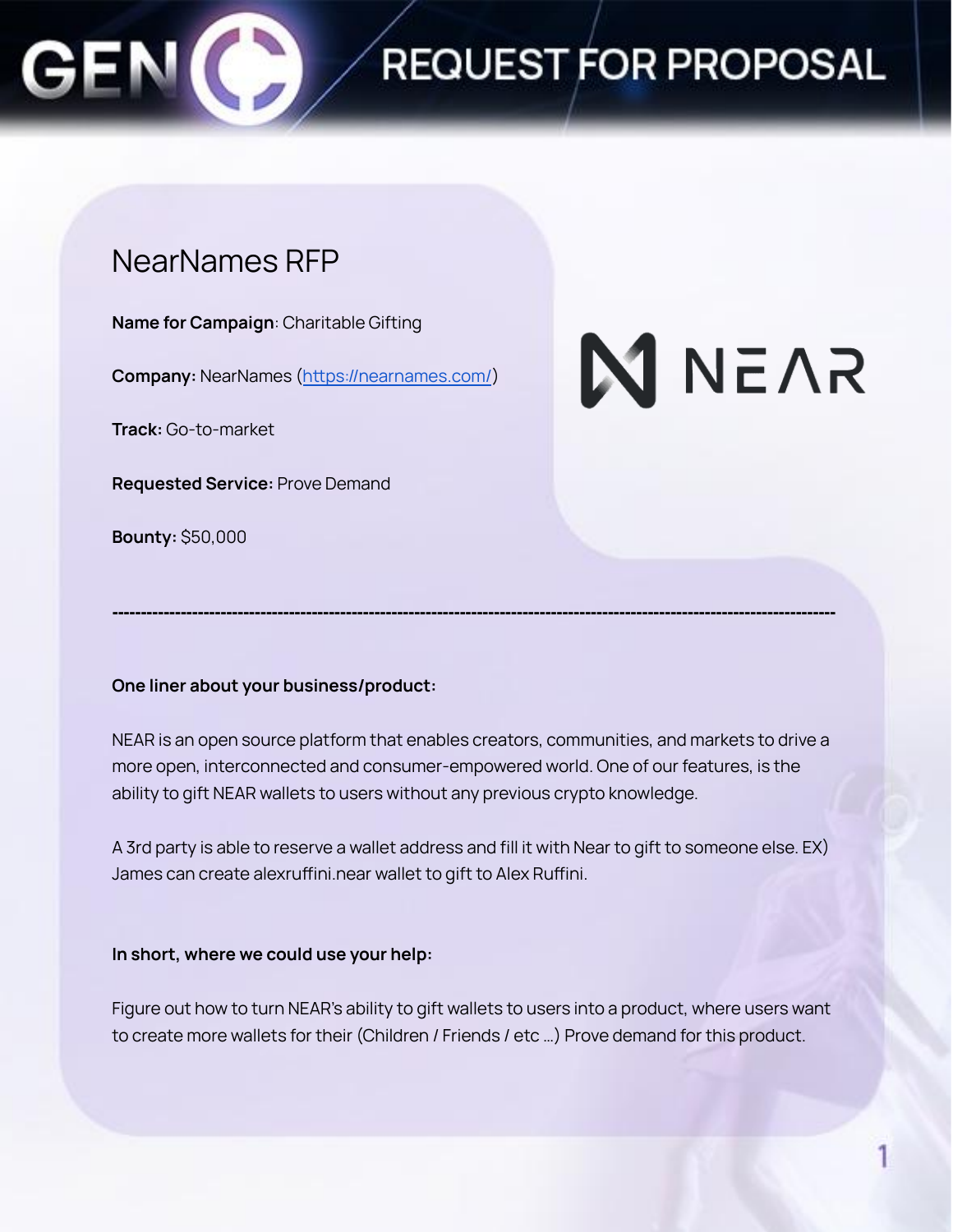#### **Goals for this campaign:**

Maximize the number of accounts reserved by NEAR wallet owners. The value proposition should be strong enough that wallet owners spend their own money (NEAR) to reserve these accounts.

**REQUEST FOR PROPOSAL** 

- Maximize accounts
- Wants wallet owners to spend money to reserve

#### **Long form description**

NEAR has a unique capability among blockchains. It offers users the capability to reserve an account on behalf of someone else, and add assets (tokens) to the account before handing over ownership to the intended recipient.

The creator of the account never sees the password, only the recipient sees the password. Therefore, once ownership is given to the recipient they are the only person that will ever be able to access the contents of the account.

Nearnames.com is an example of what's possible with this "gifting" capability.

Figure out how to wrap this capability into a better context (product), so the users want to create more wallets for their (Children / Friends / etc …)

Then prove market demand for that product, such that there's an initial waitlist who WILL use the product when it exists.

#### **Inspiration**

Here are 3 possible businesses that could be built using this capability.

1. A savings account for your child (A college fund you hand to them when they are of age)